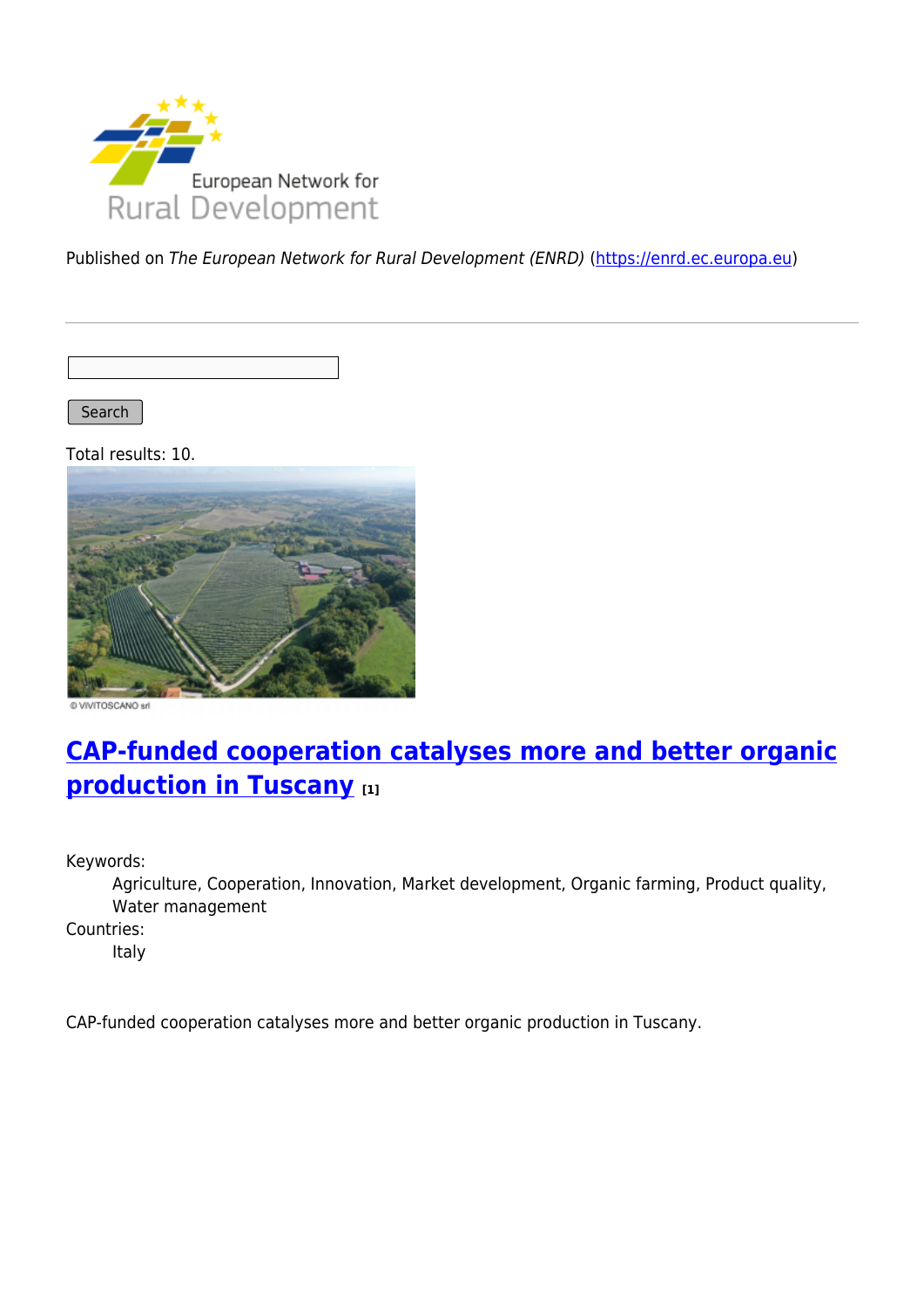

## **[Regadio de Precisão – Precision Irrigation](https://enrd.ec.europa.eu/projects-practice/regadio-de-precisao-precision-irrigation_en) [2]**

Keywords:

Agriculture, Climate change adaptation, Cooperation, Irrigation, Natural resources, Water management

Countries:

Portugal

An EIP-AGRI Operational Group was set up to develop new agronomic tools that will enable farmers to use pivot irrigation more efficiently.



### **[Pepe Aromas – Producing organic prickly pears](https://enrd.ec.europa.eu/projects-practice/pepe-aromas-producing-organic-prickly-pears_en) [3]**

Keywords:

Added value, Agriculture, Competitiveness, Entrepreneurship, Environmental protection, Innovation, Market development, Organic farming

Countries:

Portugal

A unique example of a rural business which achieved economic profitability based on innovation and environmentally-friendly practices.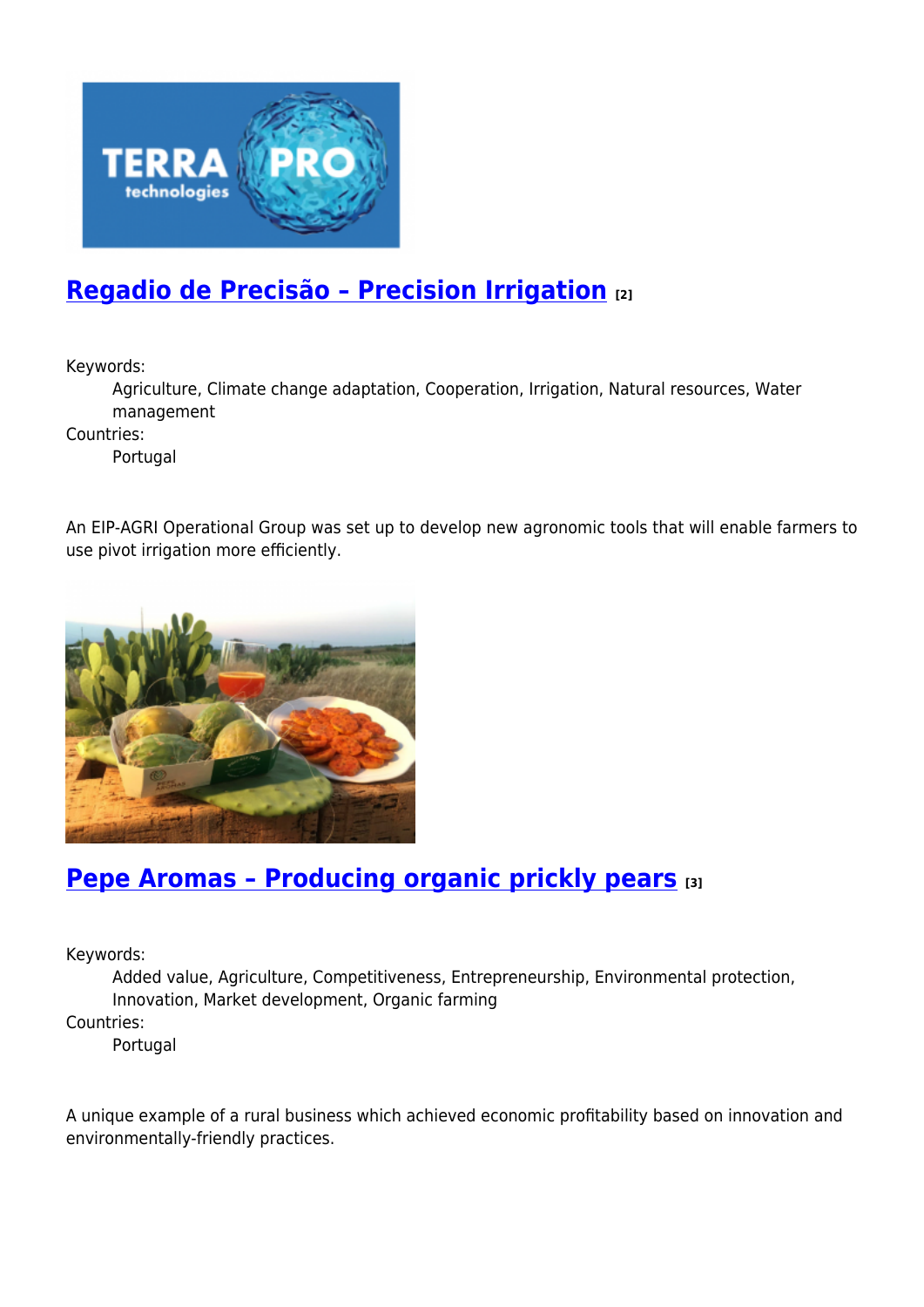

# **[It happens in Loco – Alto Minho Mountain](https://enrd.ec.europa.eu/projects-practice/it-happens-loco-alto-minho-mountain_en) [4]**

Keywords:

Cooperation, Entrepreneurship, Information & promotion activities, Innovation, Knowledge transfer, Mountain area

Countries:

Portugal

A Technical Assistance project about empowering local and regional actors to work more effectively with rural communities in order to revitalise these areas.



## **[TULARU' – Energy, Food and cultures](https://enrd.ec.europa.eu/projects-practice/tularu-energy-food-and-cultures_en) [5]**

Keywords:

Agriculture, Culture, Job creation, Local food, Organic farming, Short supply chains & local markets, Young farmers

Countries:

Italy

Tularù is an organic and multi-functional closed-cycle farm born that began life as a centre for sustainable production. It offers an alternative approach to solving current environmental, social and economic issues for farms.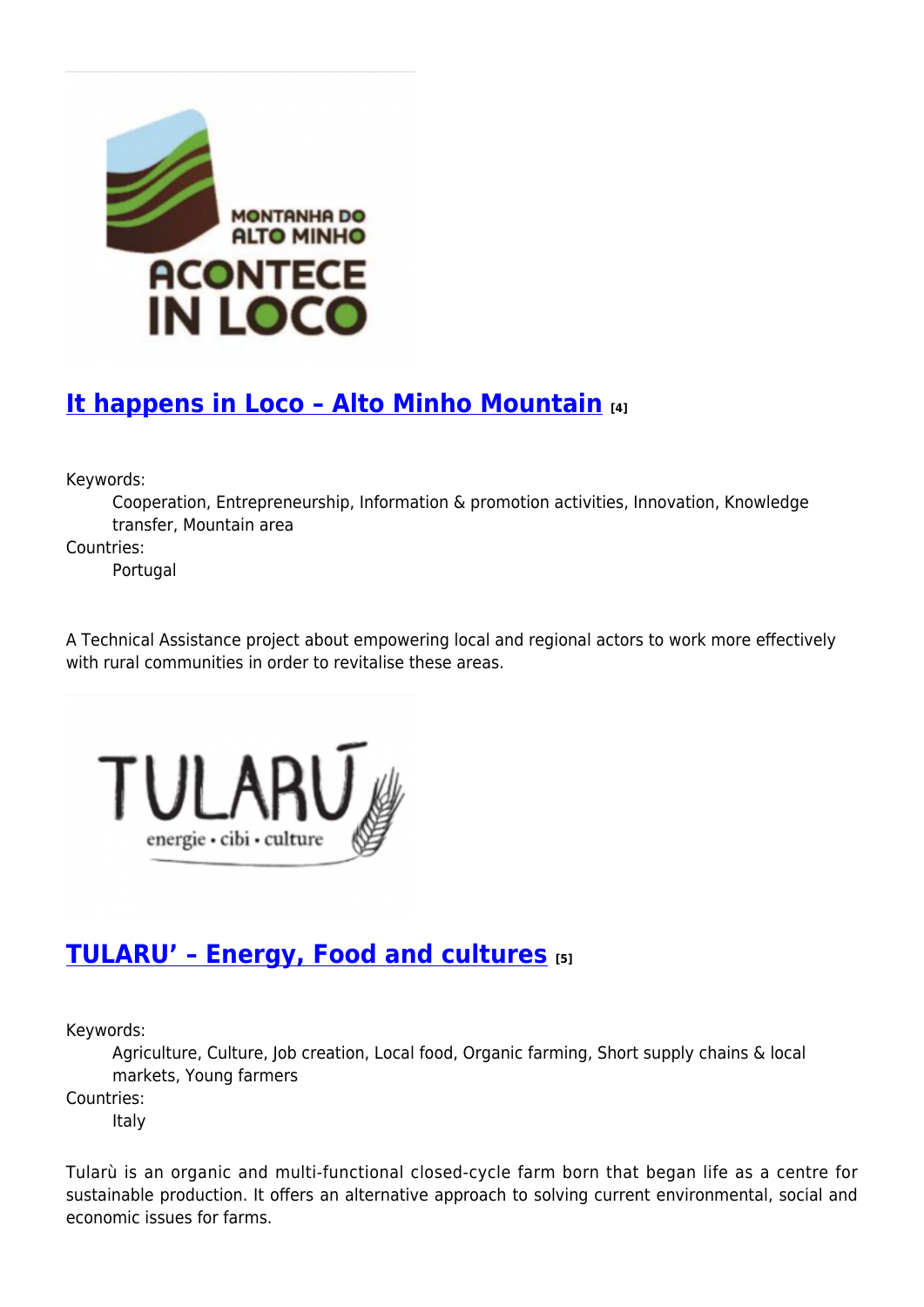

### **[Innovative asparagus production in Portugal](https://enrd.ec.europa.eu/projects-practice/innovative-asparagus-production-portugal_en) [6]**

Keywords:

Agriculture, Competitiveness, Energy efficiency, Entrepreneurship, Farm restructuring/modernisation, Rural SMEs, Young farmers

Countries:

Portugal

An agricultural company used EAFRD funding to strengthen its production of green asparagus and increase its share of the national and European market.



## **[Herdade do Esporão – Water use efficiency in quality grapes](https://enrd.ec.europa.eu/projects-practice/herdade-do-esporao-water-use-efficiency-quality-grapes-production_en) [production](https://enrd.ec.europa.eu/projects-practice/herdade-do-esporao-water-use-efficiency-quality-grapes-production_en) [7]**

Keywords:

Agriculture, Environmental protection, Irrigation, Organic farming, Water management Countries:

Portugal

A company that produces wine and olive oil developed a strategy to improve its water use efficiency and receives AECM support for its water-saving agricultural good practices.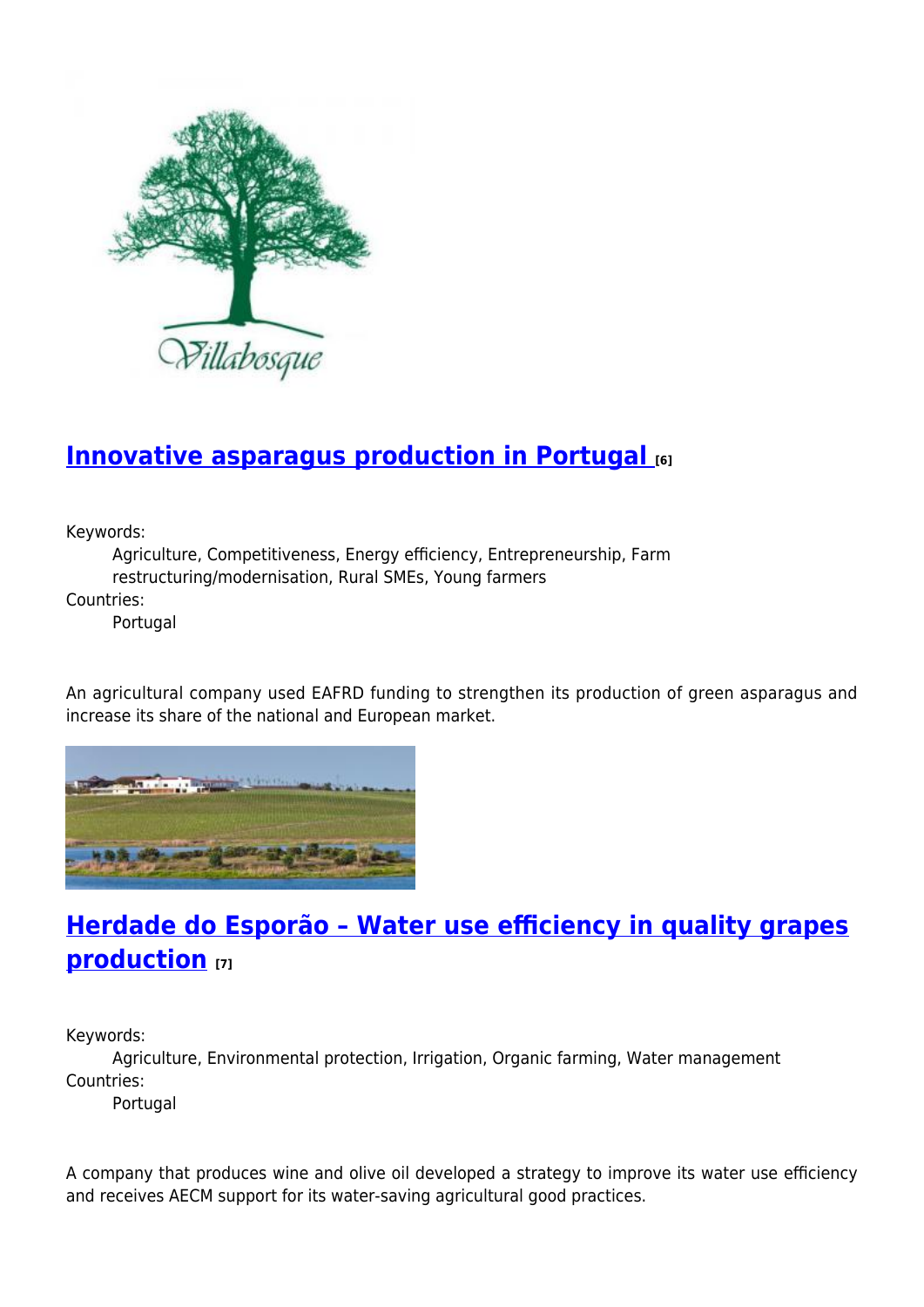

### **[Potplant project](https://enrd.ec.europa.eu/projects-practice/potplant-project_en) [8]**

Keywords:

Agriculture, Cooperation, Producer groups Countries: Italy

Rural businesses and native flora receive boost from demand-led research project



### **[IVO – Improving olive oil quality](https://enrd.ec.europa.eu/projects-practice/ivo-%E2%80%93-improving-olive-oil-quality-0_en) [9]**

Keywords: Bioeconomy, Cooperation, Innovation, Rural SMEs Countries: Italy

An olive oil mill enterprise in collaboration with a university, the regional chamber of commerce, machinery companies, and others, created a partnership to test an innovative filtering prototype for olive oil production.